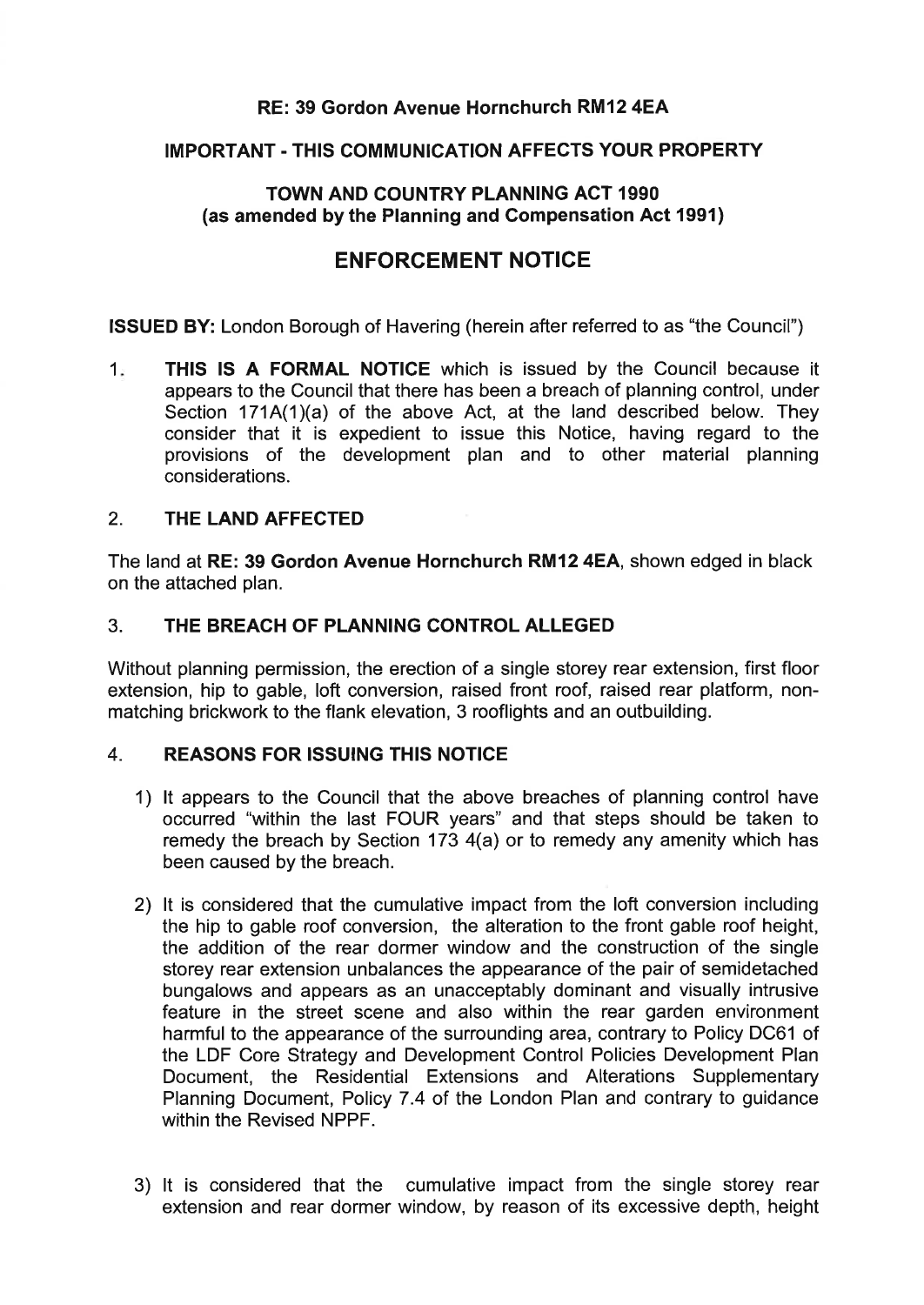and position close to the boundaries of the site, is an intrusive and unneighbourly development as well as it has an adverse effect on the amenities of adjacent occupiers contrary to Policy DC61 of the LDF Core Strategy and Development Control Policies Development Plan Document, the Residential Extensions and Alterations Supplementary Planning Document and Policy 7.4 of the London Plan. The rear dormer window, by reason of its scale, bulk and mass, relate unacceptably to the existing dwelling and appears as an unacceptably dominant and visually intrusive feature in the rear garden scene. The development therefore is harmful to the character and appearance of the surrounding area, contrary to Policy DC61 of the LDF Core Strategy and Development Control Policies Development Plan Document, the Residential Extensions and Alterations Supplementary Planning Document and Policy 7.4 of the London Plan.

- 4) It is considered that the raised platform area at the rear of the single storey rear extension due to its height, positioning and use as a sitting out area creates a harmful actual and perceived overlooking to the adjacent neighbours, harmful to the residential amenity of the adjacent occupiers at Nos. 37 & 41 Gordon Avenue contrary to Policy DC61 of the LDF Core Strategy and the Development Control Policies DPD and guidance within the Revised NPPF.
- 5) It is considered that the outbuilding to the rear due to its height, mass and bulk presents an over scaled feature to the rear garden presents a bulky and overbearing feature to neighbouring gardens contrary to Policy DC61 of the LDF Core Strategy and Development Control Policies Development Plan Document, the Residential Extensions and Alterations Supplementary Planning Document, Policy 7.4 of the London Plan and contrary to guidance within the Revised NPPF.
- 6) It is considered that the addition of the bricks to the flank elevation facing 41 Gordon Avenue appears foreign and incongruous to the host dwelling and is an alien and unattractive addition. The new wall is therefore contrary to the Residential Extensions & Alterations SPD and Core Strategy Policy DC61 as well as Policy 7.4 of the London Plan and guidance within the Revised NPPF.
- 7) The Council does not consider that planning permission should be granted for the development because conditions attached to any consent cannot remedy the breach.

# **5. WHAT YOU ARE REQUIRED TO DO**

# **Within 3 months of the effective date of this Notice to:**

(i) Remove or demolish the outbuilding and remove all materials and debris from the site;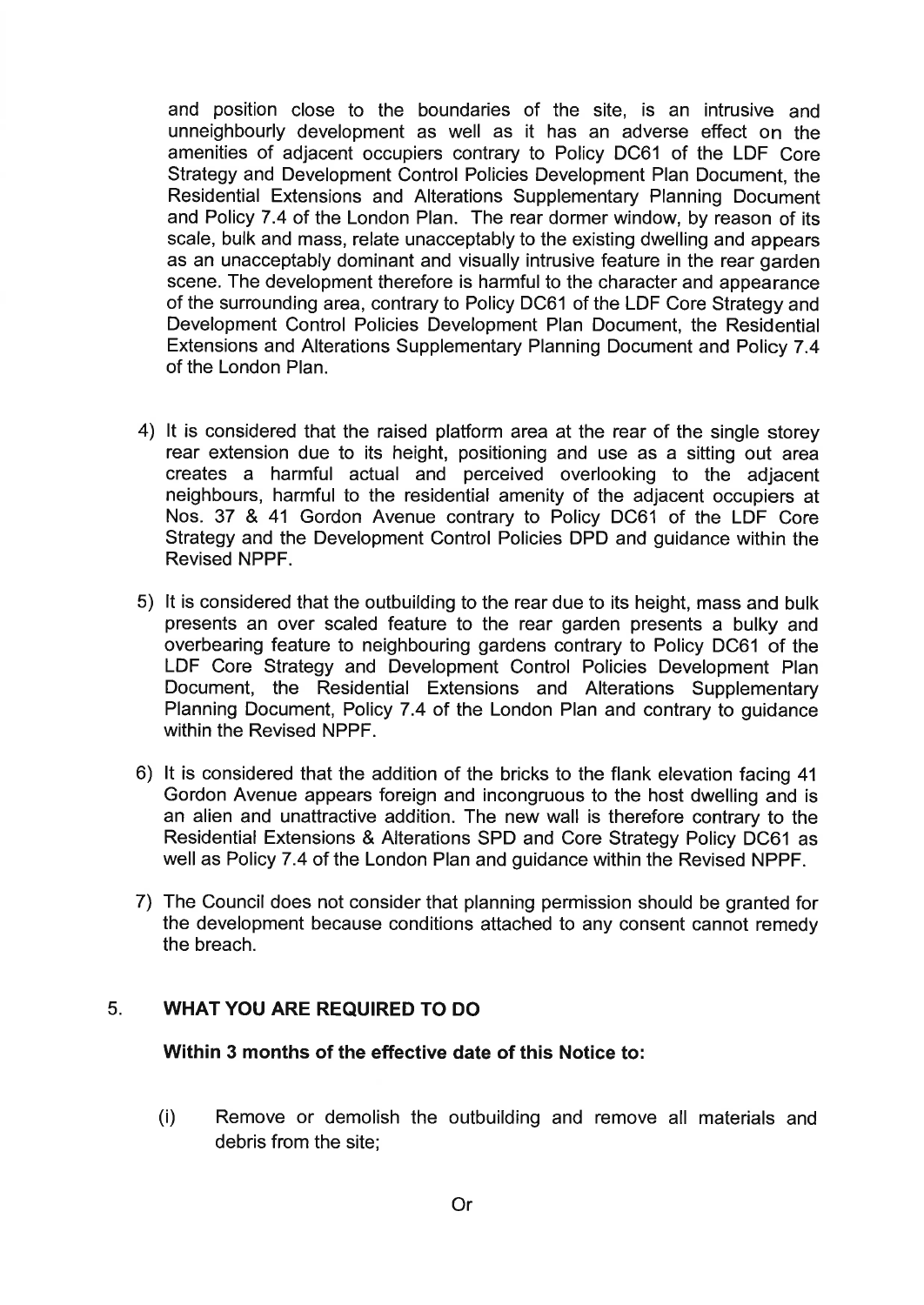Reduce the height of the outbuilding so that it is no more than 2.5 metres high as measured externally.

#### AND

(ii) Demolish the single storey rear extension;

#### AND

(iii) Demolish the first floor extension, the hip to gable loft conversion and the rear dormer;

#### AND

(iv) Reduce the height of the roof gable at the front elevation to its height prior to works commencing. This should match the height of the gable at 37 Gordon Avenue.

#### AND

(v) Remove / demolish the raised rear platform and remove all materials and debris from the site;

#### AND

(vi) Remove the bricks along the flank elevation which faces 41 Gordon Avenue;

#### AND

(vii) Once all steps are complied with, remove all materials and debris from the site

#### 6. **WHEN THIS NOTICE TAKES EFFECT**

This Notice takes effect on **5th November 2018,** unless an appeal is made against it beforehand

Dated: 1<sup>st</sup> October 2018

Signed:  $\downarrow$  and

Simon Thelwell Authorised Officer

On behalf of London Borough of Havering Town Hall Main Road Romford RMI 3BD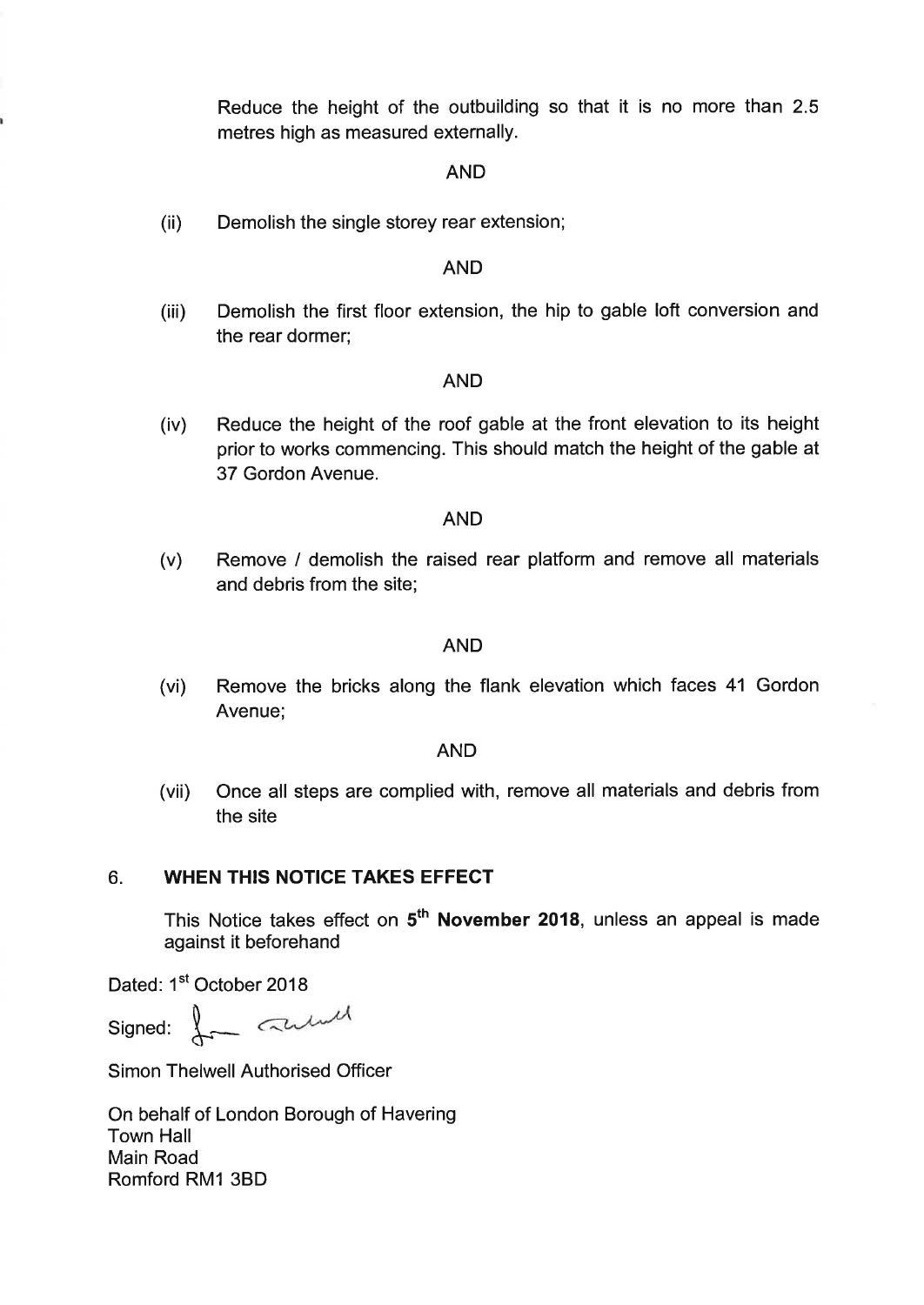# **YOUR RIGHT OF APPEAL**

You can appeal against this Enforcement Notice to the Secretary of State before the 5<sup>th</sup> November 2018. Further details are given in the attached explanatory note.

## **WHAT HAPPENS IF YOU DO NOT APPEAL**

If you do not appeal against this Enforcement Notice, it will take effect on **5th November 2018** and you must then ensure that the required steps for complying with it, for which you may be held responsible, are taken within the period specified in the Notice.

#### **FAILURE TO COMPLY WITH AN ENFORCEMENT NOTICE WHICH HAS TAKEN EFFECT CAN RESULT IN PROSECUTION ANDIOR REMEDIAL ACTION BY THE COUNCIL.**

# **EXPLANATORY NOTES**

#### **STATUTORY PROVISIONS**

A summary of Sections 171A, 1716 and 172 to 177 of the Town and Country Planning Act 1990 (as amended) is enclosed with this Notice.

#### **YOUR RIGHT OF APPEAL**

You can appeal against this Notice, but any appeal must be in writing and received, or posted (with the postage paid and properly addressed) in time to be received in the ordinary course of the post, by the Secretary of State on or before the **5th November 2018.** 

If you intend to appeal against this Notice you should follow the instructions given on the information sheet from the Planning Inspectorate which accompanies this Notice.

#### **GROUNDS OF APPEAL**

The grounds of appeal are set out in Section 174 of the Town and Country Planning Act 1990 (as amended) you may appeal on one or more of the following grounds:-

- (a) that, in respect of any breach of planning control which may be constituted by the matters stated in the Notice, planning permission ought to be granted, as the case may be, the condition or limitation concerned ought to be discharged;
- (b) that, those matters have not occurred;
- (c) that, those matters (if they occurred) do not constitute a breach of planning control;
- (d) that, at the date when the notice was issued, no enforcement action could be taken in respect of any breach of planning control which may be constituted by those matters;
- (e) that, copies of the Enforcement Notice were not served as required by section 172;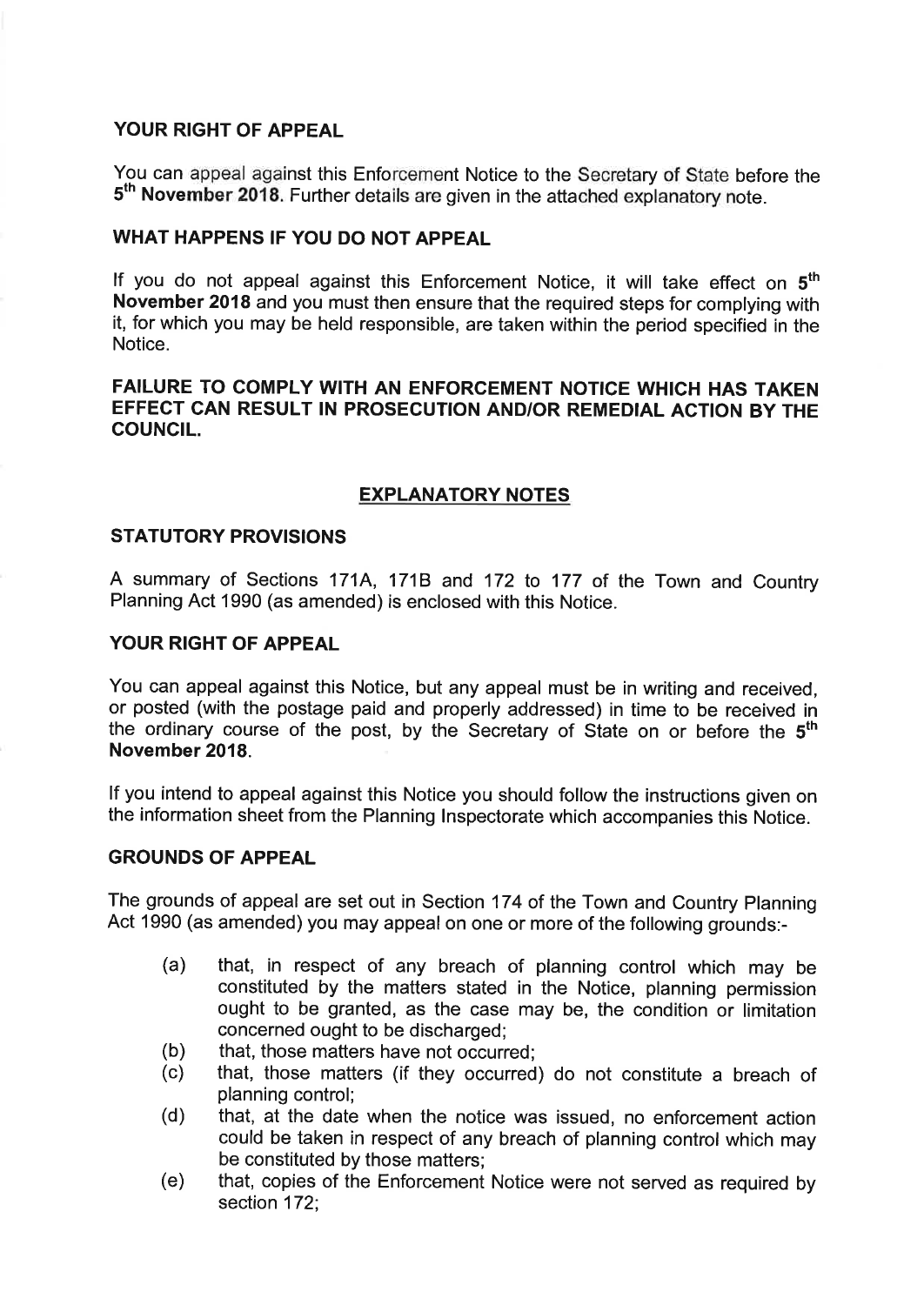- (f) that steps required by the notice to be taken, or the activities required by the notice to cease, exceed what is necessary to remedy any breach of planning control which may be constituted by those matters or, as the case may be, to remedy any injury to amenity which has been caused by any such breach;
- (g) that any period specified in the notice in accordance with section 173(9) falls short of what should reasonably be allowed.

Not all these grounds may be relevant to you.

# **PLANNING APPLICATION FEE**

Should wish to appeal on ground (a) - that planning permission should be granted for the unauthorised development - then a fee of **f206.00** is payable both to the Secretary of State and to the Council, making the total fees payable **f412.00** If the fees are not paid then that ground of appeal will not be valid

#### **STATEMENT ON GROUNDS OF APPEAL**

You must submit to the Secretary of State, either when giving notice of appeal or within 14 days from the date on which the Secretary of State sends him a notice so requiring, a statement in writing specifying the grounds on which you are appealing against the Enforcement Notice and stating briefly the facts on which you propose to rely in support of each of those grounds.

#### **RECIPIENTS OF THE ENFORCEMENT NOTICE**

The names and addresses of all the persons on whom the Enforcement Notice has been served are:

- (1) The Owner, 39 Gordon Avenue Hornchurch RMI2 4EA
- (2) The Occupier, 39 Gordon Avenue Hornchurch RM12 4EA
- (3) ANDRAS MOSZUR, 39 Gordon Avenue Hornchurch RM12 4EA
- (4) BOGDANA SHAMCHUK, 39 Gordon Avenue Hornchurch RM12 4EA
- (5) Companies Secretary, NATIONAL WESTMINSTER BANK PLC (Co. Regn. No.929027) of Mortgage Centre, P.O. Box 123, Greenock PA15 1EF.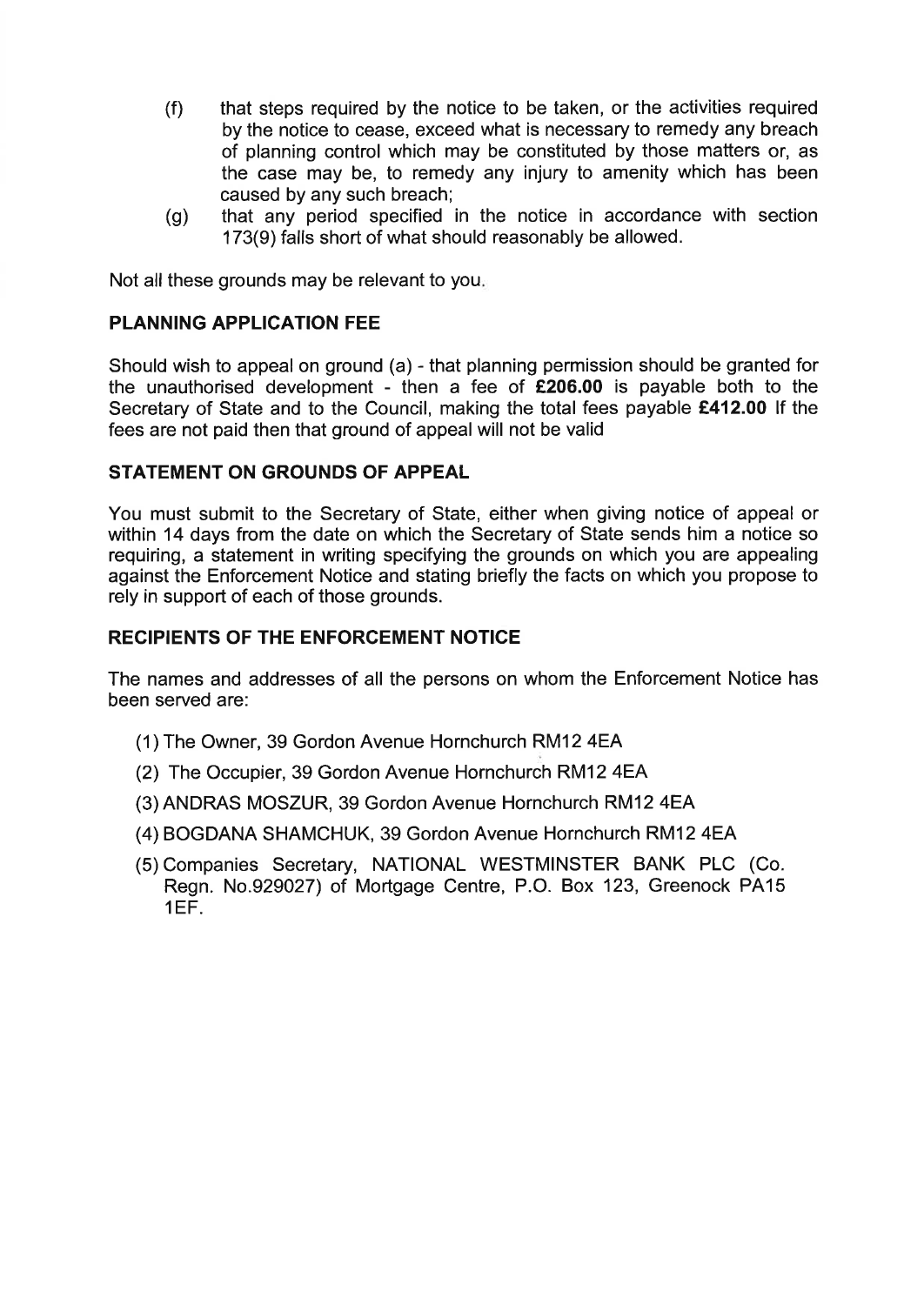